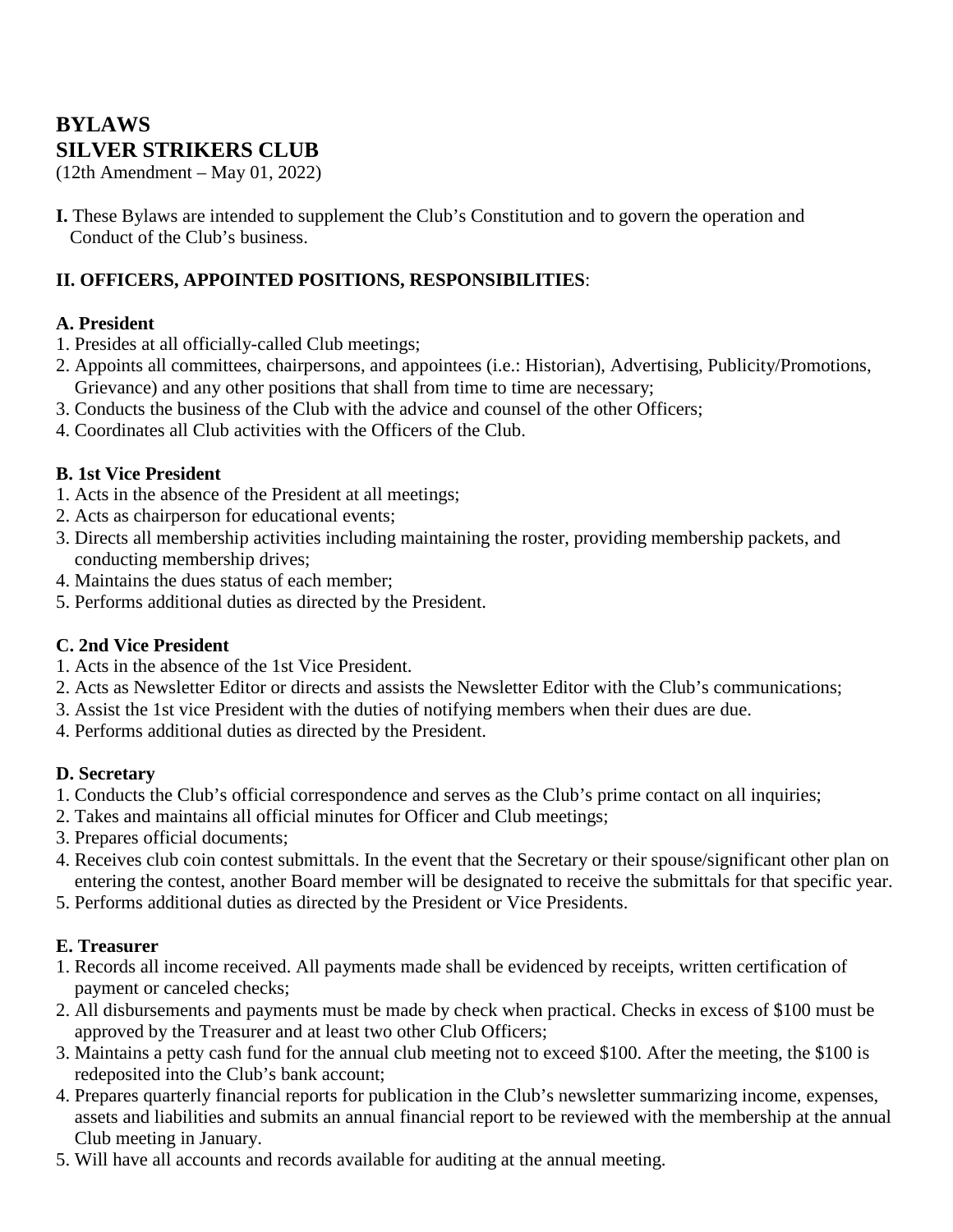6. Performs additional duties as directed by the President or Vice Presidents.

### **III. BANK ACCOUNT**

- A Our current bank Chase will continue to be our primary bank unless there are no branches near the incoming Treasurer.
- B. At least three current officers will sign on the account. The approval of the Treasurer and at least two other Officers is required for all disbursements and payments in excess of \$100.00;
- C. No part of the Club's assets shall inure to the benefit of any member or officer of the Club or any private individual (except that reasonable compensation may be paid for services rendered to or for the Club), and no member or officer shall be entitled to share in the distribution of any of the Club's assets upon the dissolution of the Club. (See Constitution, Article Seven: Dissolution).

### **IV. COMMITTEES**

#### **A. Audit Committee**

- 1. Shall consist of three Club members in good standing appointed by the President;
- 2. Reviews the Treasurer's report at year end December 31;
- 3. Prepares a written letter and submits it to the Board by June 10. The letter is also published in the Club's newsletter in July.

#### **B. Nominations/Elections Committee**

- 1. Shall consist of three Club members in good standing appointed by the President;
- 2. In charge of seeing if the present officers wish to remain in office for another term;
- 3. On October 15 of odd years, will call for nominations from the membership for each office for membership to vote on with a deadline of November 15 (odd years).
- 4. By November 16 (odd years) send out ballots showing the nominations for each office for the membership to vote on with a deadline of December 31 (odd year) .
- 5. Talley results. Submit to Board by December 31 (odd year).
- 6. Install new officers at annual meeting in January (even year).

#### **C. Hall of Fame (HOF) & Strike of the Year (SSOTY) Committee**

- 1. Committee Chairperson shall be appointed by the President;
- 2. The Committee shall consist of 4 members in good standing appointed by the Committee Chairperson and be changed each year;
- 3. SSOTY nominations are for silver strikes minted December of the previous year through November of the current year;
- 4. By December 1, the Chairperson will contact the committee of 4 asking for SSOTY & HOF nominations. Each committee member shall nominate 2 from each category with a 1th and  $2<sup>nd</sup>$  choice. The committee members shall submit their choices to the Chairperson no later than December 30;
- 5. If there is a 1st nomination that's the same for SSOTY, That Silver Strike will be used and the second Strike to make nominations will be the 2nd choice of the committee member that returned email back the soonest.
- 6. By the January tournament, the committee Chairperson will review the nominations and narrow them down to no more than four finalists for each category;
- 7. The Chairperson will bring the voting materials to the January tournament ( Ballots, Ballot box, and Ballot Page with pictures of the nominees;
- 8. By February 15, send out ballots in the Club's newsletter and on the Club's website showing the finalists in each category for the membership to vote on with a deadline of March 30. Also at this time ballots will be mailed out by email and USPS for members who don't have computers.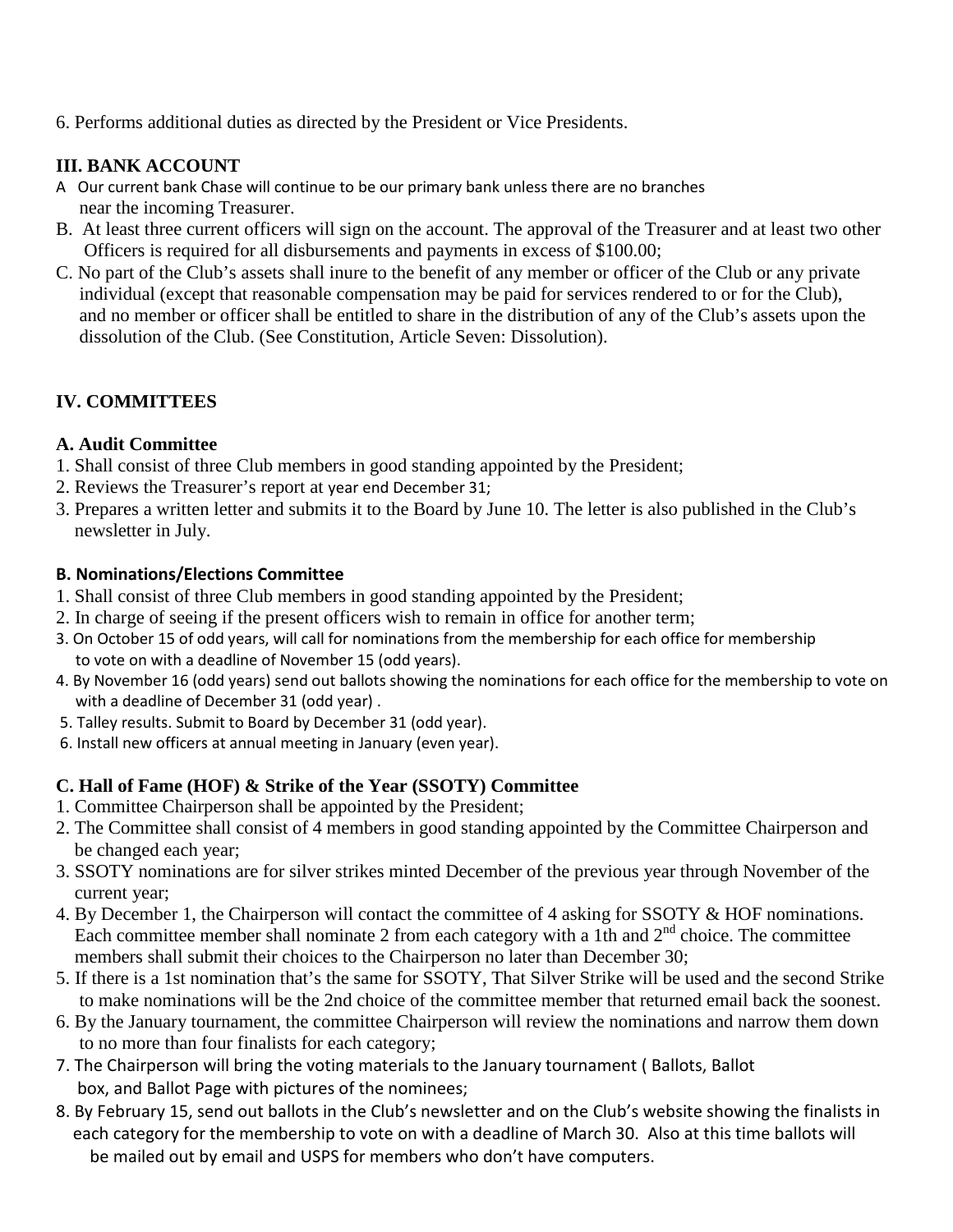- 9. Talley results at the close of the contest. Submit to Board by May 15.
- 10. The chairperson drafts letter to notify the respective casinos that a silver strike or strikes have been selected for our Hall of Fame and/or as Silver Strike of the Year. The letter will also invite the casino staff to attend a special ceremony inducting the silver strike(s). Submit to the Board for processing;
- 11. The chairperson designs/obtains plaque for the winner of the Strike of the Year.

## **D. Awards Committee**

- 1. Shall consist of three members in good standing appointed by the President;
- 2. Makes recommendations to the Board for various awards;
- 3. The chairperson designs/obtains plaques as recommended by the Board;

## **E. Annual Club Coin Committee and contest rules.**

- 1. The Secretary of the Board will be the chairperson for this committee. The Secretary will not be a voting member but will be the deciding vote if there is a tie. If the Secretary or their spouse/significant other enter a design for the club coin, another Board member will be designated as Chairperson for that year.
- 2. The 1th place contest winner will **not** be eligible to submit a drawing for one year after winning. The winner of the previous year's contest is eligible to serve as a judge if they elect to do so. A committee of seven judges will be selected by the Committee Chairperson/Secretary. Judges must be club members in good standing. None of the Committee members or their spouses/significant other that have a drawing submitted is allowed to participate as a judge. If any member or their spouse/significant other is found to have a drawing submitted the drawing will be disqualified.
- 3. The design contest will begin **October 1st** and the deadline for entries will be **December 15th** . Entries will be submitted to the Chairperson/Secretary of the Board by Postal Mail or by Email.
- 4. The drawings will be submitted by the artist either computer enhanced or hand drawn.
- 5. By January 31th the Chairperson will meet with the 7 committee members/judges to review the drawings and select six finalists. The next day after the six finalists are selected the voting will open.
- 6. No member may have more than one drawing in the finals. In the event that a member has more than one in the finals with the same amount of votes, that member will select which drawing to be eliminated.
- 7. Images of the six finalist and ballots will be sent to all members by email or the February newsletter. The deadline for voting is **March 10th**.
- 8. The Chairperson will tally results at the close of the contest and submit results and all documentation to the Board on or before **March 15th**.
- 9. The Chairperson prepares coins for presentation to the six artist and a plaque for the winner.
- 10. The winners initials will be on the coin. At the June Club Event a plaque with a coin will be awarded to the winner and the five other finalists will receive a new club coin.
- 11. The coin will be minted and ready for sale by the June Club Event.
- 12. The coin will be sold on a first come, first served basis. There will be no maximum restrictions on the number of coins purchased.
- 13. No trademark infringements are allowed.
- 14. All drawings will become the property of the club and the club will be held harmless for omissions and errors.

# **V. APPOINTEES**

## **A. Advertising**

- 1. Responsible for getting commercial and member ads for the newsletter;
- 2. Responsible for getting the ads to the Newsletter Editor and the payments to the Treasurer.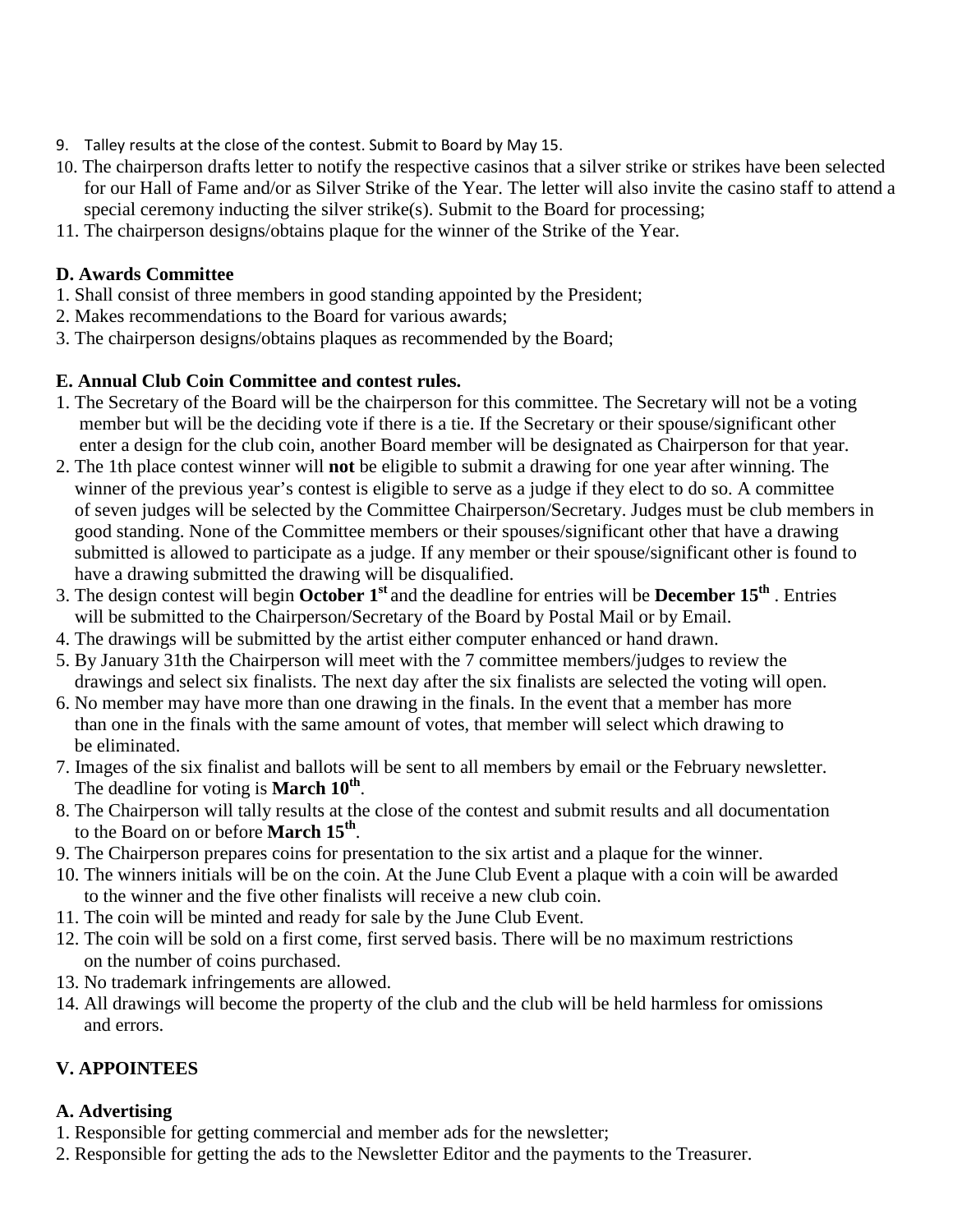### **B. Publicity/Promotions**

- 1. Ensure brochure is updated as needed;
- 2. Gives copies of the brochure to casino cages and for use at collector shows. This can be a dual effort with the Membership Officer;
- 3. Seeks ways to bring in additional revenue (i.e.: t-shirts, mouse pads, buttons, tote bags, pens, notepads, etc.);
- 4. Is a liaison between casino staff and the Club.

## **C. Grievance**

- 1. Handles all complaints/grievances from Club members;
- 2. Ascertains the facts related to the complaint/grievance;
- 3. Makes recommendations to the Board regarding the complaint/grievance;
- 4. Any breach of conduct shall be brought to the attention of the Board.

## **D. Board Member Emeritus.**

There shall be a category of Board member known as a *Board Member Emeritus* who is nominated and unanimously elected by the Board of Directors without any absent, abstained or recused votes.

- 1. This group functions informally and their primary role is to provide, at their discretion, support, advice, and expertise to the Board of Directors toward the betterment of the club. There may be several active members of this board at any time. Membership on this board is in perpetuity unless the member themselves requests to be removed.
- 2. Board Member Emeritus is an honorary title used to recognize a member who has provided outstanding service to the club overtime. There may be several members who are honored this way and the group will be referred to as "The Emeritus Board". These are non-voting members with no fiduciary responsibilities, duties, or liabilities. This group functions informally and their primary role is to provide, at their discretion, support, advice, and expertise to the Board of Directors. A Board Member Emeritus shall be entitled to receive all written notices and information which are provided to the Board of Directors as necessary to provide such assistance, and to attend all non-closed Board of Directors meetings.
- **E.** Other appointees as needed to support the activities of the Club.

# **VI. MEETINGS**

- 1. The Club will hold its annual meeting in Las Vegas once a year in January;
- 2. An Agenda for the annual Club meeting will be prepared in advance;
- 3. The Officers shall conduct Board meetings quarterly at minimum and more often if needed;

## **VII. DUES/MEMBERSHIP**

1. Effective August 1, 2010, annual membership dues are \$10.

renewal dues are due each year on the anniversary date of each member.

- 2. The membership period for each member will be from the first day of the month in which their application and full payment is processed. Their anniversary date will be on that date each successive year.
- 3. The grace period for paying renewals is 30 days. If a person wants to renew after their membership has lapsed, they will be processed as a new member with a new number and new anniversary date. If a past member would like to keep their old number and anniversary date, they may if they pay all past renewal fees due.

# **VIII. TERMINATION OF MEMBERSHIP**